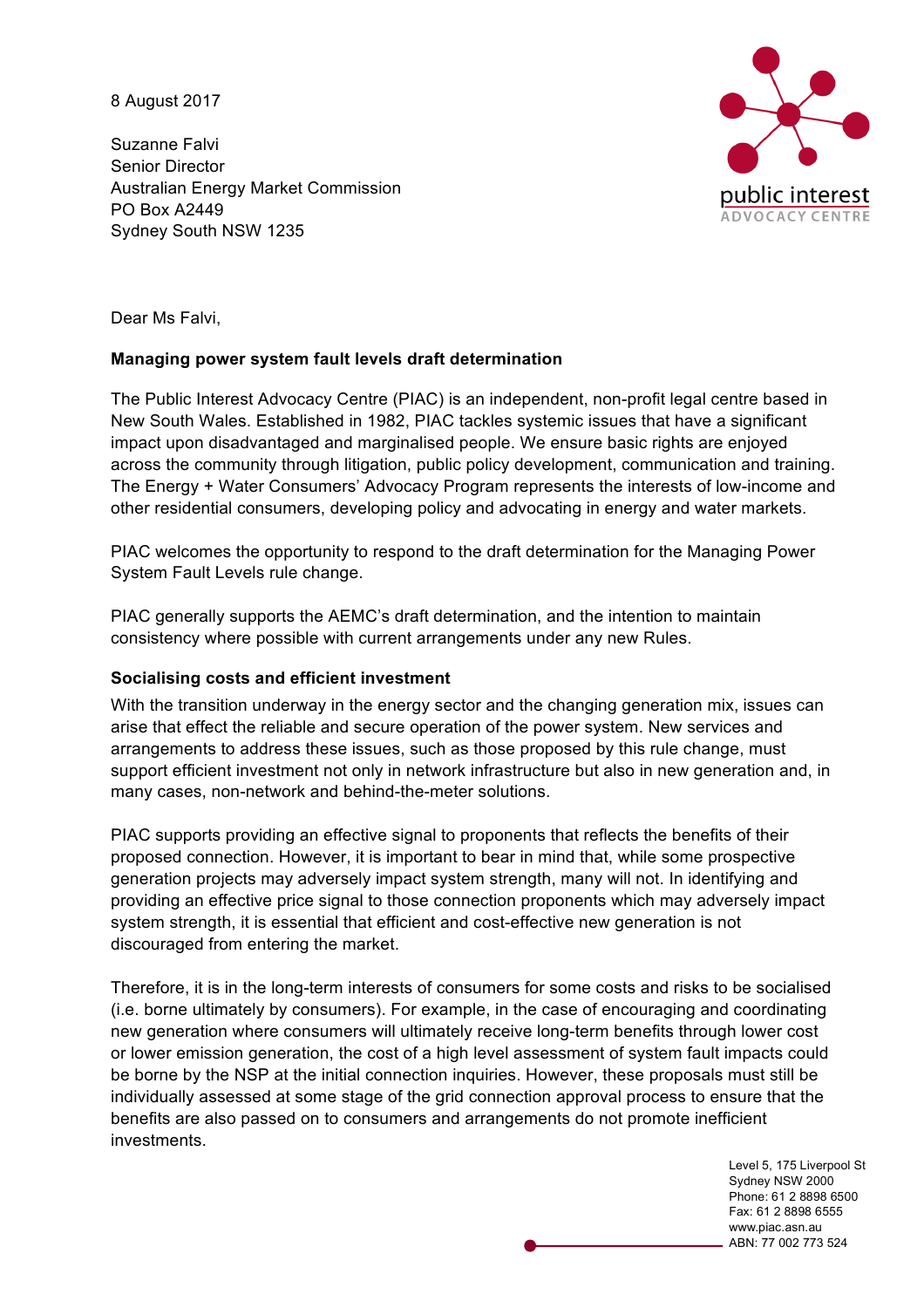# **"Do no harm" obligation**

PIAC agrees with the AEMC's approach to ensuring that new generation connections "do no harm" to system strength for existing connected parties.

PIAC strongly supports placing the onus on the NSP to prove that a connection proponent would adversely impact system strength in the proposed location – that it would "do harm" – as opposed to the proponent having to prove that its connection would not do harm.

Placing the obligation of undertaking this analysis on connection applicants may be discouraging, for smaller generator applicants in particular. Where the cost to engage specialist consultants early in the connection enquiry process (or the risk of progressing with uncertainty about connection costs) proves prohibitive for a generation proponent, this may lead to less efficient investments in the energy system and so contribute less effectively to the NEO.

Key information and expertise required to effectively undertake this analysis already exists within the NSP, hence it is most efficiently performed by them rather than the connection applicant.

Further, PIAC supports providing proponents with more information of the type and scale of likely system security issues early in the connection process. Providing this information early could help provide an effective signal to proponents of the actual cost of their connection and help to identify uneconomical new generator connections before more detailed and expensive studies are required.

## **Transparency**

Under the proposed arrangements the NSP would identify that system strength work is required for a connection, and may quote a cost for providing this as a negotiate service. PIAC considers there may be cause for concern if there is insufficient transparency or capacity to properly interrogate the NSP's decisions or obtain an independent estimate for the cost of works.

Therefore, PIAC supports these arrangements being subject to the dispute resolution processes for negotiated services under the current rules and the Independent Engineer's review in transmission connections (introduced in the Transmission Connections and Planning Arrangements rule change).

## **Connecting multiple proponents**

The AEMC notes that NSPs may be able to identify and implement more efficient solutions to system strength where multiple connections are anticipated in an area. As stated earlier, PIAC considers there are cases where socialising costs (and risk) may ultimately be in the long-term interest of consumers. Therefore, PIAC agrees that capturing such economies of scale and scope should be permitted.

However, there is the potential that anticipated new connections do not eventuate and consumers are left with higher costs through either higher network charges (if classified as a regulated network service) or higher wholesale prices (through higher costs for generation projects and/or discouraging new generators from entering the market).

Encouraging such prospective network augmentation was the intent of the Scale-Efficient Network Extensions (SENE) rule change in 2011 and more recently, a proposal by TransGrid for a Renewable Energy Hub in the New England region of NSW. Neither of these has been implemented, and PIAC understands one of the key hurdles has been the allocation of risk should the prospective new connections fail to eventuate.